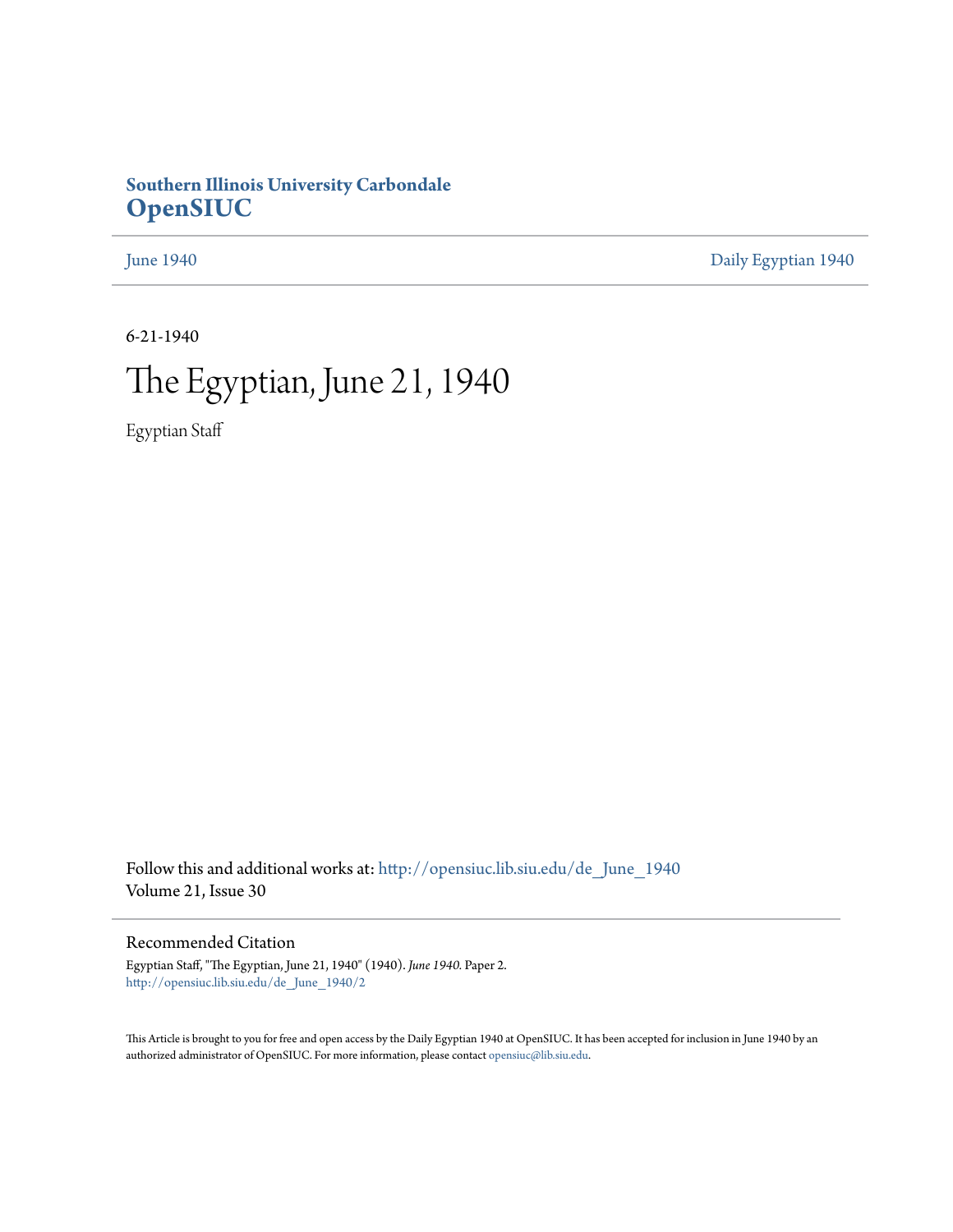

– July - 25, "Tjursday – Concert, Met<br>repolitan - String - Trio, - Assembly<br>Shryock Auditorium,

onryons Augustavan, US-3, N. C.<br>
1919 31, Wednesday – S. 1, N. C.<br>
1919 31, Wednesday – Champion-<br>
1919 31, Wednesday – Champion-<br>
1919 2010, n. East athletic deld.<br>
11310 p. m. East athletic deld.

p. m. East athletic<br>1-2. Thursday-Friday

July<br>broadcast.<br>31.

Loo. Dodd, principal Township High

school, Eldorado; Russell Malan, su

For schools. Harrisburg: Cascar A. Resp. 1986.<br>
In Schools, Waterloo, J. L. Batteri, etc. 2016.<br>
Interior Stephen Cascar A. Persons, Waterloo, J. L. Batteri, etc. 21<br>
1990. An ad John Greek, superintendent reverse of schoo

Konseth Bok **Kenneth Dals, count**<br>of schools, Havrisht sn.

cago,

Jerry.<br>• Whe

department will speak t

a department on the state of the state of Teacher

for."<br>
In conjunction with thirty-two<br>
other educational institutions, S.<br>
1. N. U. was chosen last fail to<br>
participate in a country-wide<br>
study of teacher training problems.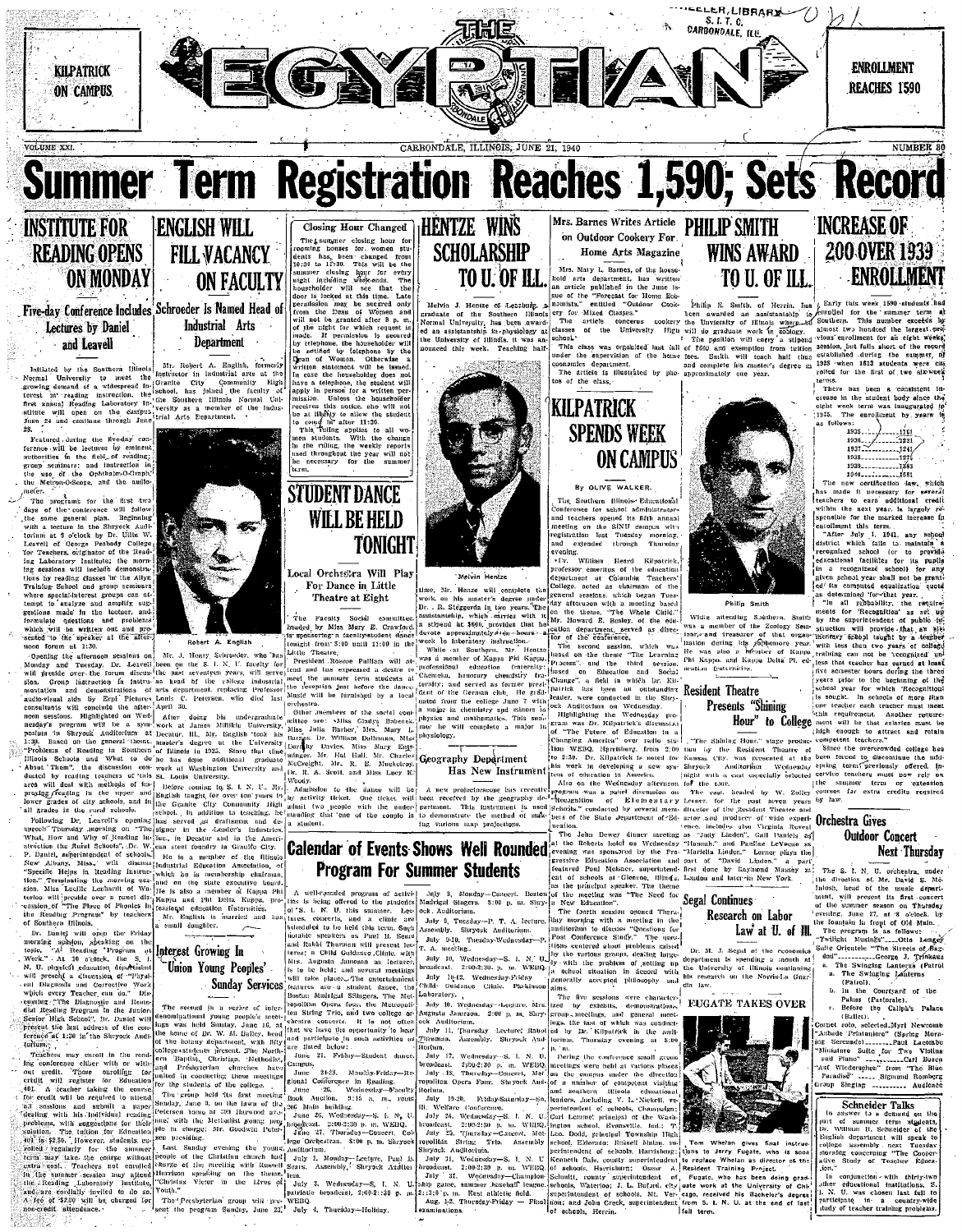

CIBOULATION STAFF Dernik, Nation, Elleen Concret, Huth Barkley.<br>- Cartly Hutson, Elleen Concrett, Huth Barkley.

**Pisocialed Collegiale Press** 

## Louise Protivers Representative<br>420 MADISON AVE. - NEW YORK, N.Y.<br>Cricko, Poston - Lot Anacus' - Say Fauncisco Collenide Dinest **GIRLS' SHOWER ROOM—ONCE A SOURCE**

## OF AMUSEMENT-NOW BECOMES RELIC

are signature for national appearance of

The physical education courses of this college there are an about the physical education courses of this college there are a the collection of the collection of the collection of the collection of the collection of the col Exception of hosts is now much about what tun it is to play a factory of a more than the second and the control of animal control of the second of the second of the second of  $\frac{1}{2}$  and  $\frac{1}{2}$  in the second of the s

The shower room is a sort of relic now with its fifty cubicles The shower room is a sort of relie now with its fifty cubicles | these patrids who love their country so more were and only sixteen dramations other hand the following scheme of the state of the state of the state of the artic to start at their curve, nowever. Since the walls<br>rescalific popous (not sealed as sanitary ones are(, the water-<br>urchled through and ran down the east wall of the gymnasium<br>whole it kept a little patch of grass vate

In several instances the ficors caused some unhappiness to these who showered, for there were a couple of dislocated knees, some-proteen biones, numerous eut hands, and herd injuries, be-some-proteen biones were se slippery. Although the floors were self-protection, they remained one of protection and the short protection of the short proof. At

But that is all past, for the showers don't work any more EN. They prince is all post, for the showers contract represent and they prince the prince of the prince of the prince of the prince of the prince of the prince of the prince of the prince of the prince of the prince of th

The relation progressive nor comognikal to purchase expensive<br>cityipment without providing for the physics of the cityipment without providing for the physics of the domestion<br>thysical counterparties a santiary problem whi he faced and remedied. Ann Wham.

## REGISTRATION FEES AT SOUTHERN ARE

## LOWEST IN THE STATE, REPORT SHOWS

It is significant to note that in the face of rising tuition fees clear head to the test at S. I. N. U. have remained un-<br>class these, same fees at S. I. N. U. have remained un-<br>class of RAE NON LESS THAN AT ANY OTHER COL-LEGE IN THE STATE OF ILLINOIS.

EXECT IN THE STATE OF ILLIANUS.<br>
SUCTION THE STATE OF STATE AND THE PROTECT STATE STATE STATE AND THE STATE STATE STATE STATE STATE STATE STATE STATE STATE STATE STATE STATE STATE STATE STATE STATE STATE STATE STATE STATE comb, where books are purchased privataly.

|  | Charleston ______________ 58.50  |  |
|--|----------------------------------|--|
|  | Normal __________________ 65.00  |  |
|  | $Maxomb$ ----------------- 66.00 |  |
|  | DeKalb _________________ 68.25   |  |

Why, a boost in fees has been necessary at other colleges is not  $\therefore$  by the decay in tests has been mecessary at other others of great concern to us. The significant aspect to us should be that we pressure which has cause a mount of the pressure which has caused the interval the pres

Apparently there has been a tendency in other colleges to place interested expenses, at least to some extent, on the burden of interested expenses, at least to some extent, on the shoulders of the students. We hope this is not a manifestation of the students. We hope this is not a mani those people should be educated who can afford to pay for it.

since propose some one concrete who can appear on the pay form in the set of the administration at Southern, if we may draw conclusions, will have no part of the theory that education is a good thing for folks—if they can tion of a high quality in this area. The man makes it imperative

execution in contrast the second of the Southern runs in the second state in the Southern remains a disc contrast that feed to the property of the second property of the contrast of the contrast of the contrast of the cont way to tamblarize itself with conditions and needs in the area

## THE ECYPTIAN **STEVE KRISFALUSY**

## REVIEWS THE WEEK'S NEWS

.<br>Phe Presidency the jittery side of our politicians when hystarical pressure is applied.

...<br>Hitler interviewed ... "Europe for Europeans, America for the meter weven  $\ldots$ , believes the should george it somethear meterial contribution of the with a reciprocal point of view  $\ldots$  we cannot trust the man but we can but we cannot be capitally  $\ldots$ , we cannot establish pe appease.  $\frac{1}{1+\epsilon}$  . <br> <br> ),

Burton K. Wheeler . . . "to those who feel we should enter the war now-I say-you personally can go . . . the belligevents can use you in their mechanized warfare, whether you are old can use you in their means or newspaper columnist'... There were not require the process or newspaper columnist'... The to light him"... says bankers for sellish reasons urge violation of neutrality.

loviets-protectively invade Exthania, Latvin, and Lithuania...:<br>the homing of Nazi domination has smit the Russians...<br>WE can best serve our own litterests by dealing with these<br>'plunderers' and 'repists' in a 'format and

Dorothy Thompson—going on record—"universal military service was born together with the idea of personal freedom.... if a state has an array rooted by universal service in the pre-<br>yailing military of H6, it will serve tha , peeple can render service to a democratic state without meuthing preposterous descantings or feudal ideals.

enator McNary appealed to by American residents in Great planets guine and more guine builded by meaning and three these patternal and more guine and three these patternal three

pace from a glosting victor . . France has the peace from a glosting victor . . France from a glosting victor ...  $\mathbb{F}_2$  . France from any more than what she delved out at Versailles.

## S. I. N. U. PLACEMENTS OFFICE REPORTS

## 230 PER CENT INCREASE IN POSITIONS FILLED

The S. I. N. U. Placements Office, under the direction of Dr<br>Bruce Merwin, reports it has sent 124 students out to fill posi-<br>tion. This represents the efforts of the Placements Office up to June 1, 1940.

At the same time last year only fifty-four placements had been<br>made. The increase this year over last amounts to a 230 per cent **vain**  $r_{\rm coll}$  awing is a detailed report  $\cdot$   $\cdot$ 

|                                                                                                                                                                                                                                                                                                                                                                                                                          |      |      | <b>Egyptian</b>                                                     | Reporter<br><b>Discovers</b>                                                                                                                                                      | say nothing.                                                                |
|--------------------------------------------------------------------------------------------------------------------------------------------------------------------------------------------------------------------------------------------------------------------------------------------------------------------------------------------------------------------------------------------------------------------------|------|------|---------------------------------------------------------------------|-----------------------------------------------------------------------------------------------------------------------------------------------------------------------------------|-----------------------------------------------------------------------------|
|                                                                                                                                                                                                                                                                                                                                                                                                                          | May. | May. |                                                                     |                                                                                                                                                                                   | The Axis seems to have Frange                                               |
|                                                                                                                                                                                                                                                                                                                                                                                                                          | 1989 | 1940 |                                                                     |                                                                                                                                                                                   | just about hunaloed, but the French                                         |
|                                                                                                                                                                                                                                                                                                                                                                                                                          |      | 68   | By CURTIS BATSON,                                                   | its completion. " .                                                                                                                                                               | don't seem to want to turn over                                             |
|                                                                                                                                                                                                                                                                                                                                                                                                                          |      | 124  |                                                                     | The necessity of a paved parking                                                                                                                                                  | everything they have to the vic-                                            |
| Number placed in positions _________________ 54                                                                                                                                                                                                                                                                                                                                                                          |      | 124  | Many students have been wonder-                                     | area on the cammas has long heen                                                                                                                                                  | tors. Man has been living and go-                                           |
| Number of vacancies reported ______________________ 68                                                                                                                                                                                                                                                                                                                                                                   |      |      | me at the large program of con-<br>struction that has been going on | apparent and is now nearing actual-                                                                                                                                               | ing to wars on this earth for a                                             |
| Number of credentials and recommendations sent out 124                                                                                                                                                                                                                                                                                                                                                                   |      |      | about the campus of S. I. N. U                                      | ity. The parking snace will accom-                                                                                                                                                | fong time. but he don't seem to                                             |
|                                                                                                                                                                                                                                                                                                                                                                                                                          |      |      | during the last few weeks. The                                      | modate approximately 75 to 80 auto-                                                                                                                                               | have one more brain now than he                                             |
|                                                                                                                                                                                                                                                                                                                                                                                                                          |      |      | plans which are being realized a                                    | mobiles. This will relieve the con-                                                                                                                                               | ever did. In the last World War,                                            |
|                                                                                                                                                                                                                                                                                                                                                                                                                          |      |      | the present time are the re-baild-                                  | gestion of the drive and also of the                                                                                                                                              | after the Huns yelled "Kamrade"<br>the winners really, took them to         |
|                                                                                                                                                                                                                                                                                                                                                                                                                          |      |      | ing of the old fountain, the heauti-                                | patking space in front of the col-                                                                                                                                                | their knees and demanded an exact-                                          |
| married women                                                                                                                                                                                                                                                                                                                                                                                                            |      |      | ficution of Lake Ridgeway, the pav-                                 | lege.                                                                                                                                                                             | ing peace settlement at Versailles.                                         |
| FOUR YEAR GROUP:                                                                                                                                                                                                                                                                                                                                                                                                         |      |      | ing of a parking space on the cam-                                  | As many persons have noticed                                                                                                                                                      | Some twenty years later the tables                                          |
| New positions:                                                                                                                                                                                                                                                                                                                                                                                                           |      |      | pus, and the straightening of the                                   | while driving through the campus                                                                                                                                                  | have turned and now the victors ex-                                         |
|                                                                                                                                                                                                                                                                                                                                                                                                                          |      |      | campus drive in front of the Audi-                                  | there is a sharp jog in the campus                                                                                                                                                | pect complete capitulation from the                                         |
|                                                                                                                                                                                                                                                                                                                                                                                                                          |      |      | torium.                                                             | drive in front of the auditorium<br>which is hazardous to driving. In                                                                                                             | vanquished. I guess they want to be                                         |
| Number in elementary school positions ______________ 5                                                                                                                                                                                                                                                                                                                                                                   |      |      |                                                                     | adúitíon to the stens and wail a                                                                                                                                                  | sure that we will have a reason to                                          |
| Number in rural school positions  19                                                                                                                                                                                                                                                                                                                                                                                     |      |      | The work of the elements of na-<br>ture have made necessary the re- | new drive is being built in front of                                                                                                                                              | have another big, bloody war in                                             |
|                                                                                                                                                                                                                                                                                                                                                                                                                          |      |      | building of the old fountain. The                                   | the auditorium to eliminate this                                                                                                                                                  | twenty more years.                                                          |
|                                                                                                                                                                                                                                                                                                                                                                                                                          |      |      |                                                                     | picn for the new tountain is to larged. The drive will be made                                                                                                                    | It seems that the British bave                                              |
|                                                                                                                                                                                                                                                                                                                                                                                                                          |      |      | make it practical as well as beauti-                                | wide enough for parking on one                                                                                                                                                    | finally decided the blockade is not                                         |
|                                                                                                                                                                                                                                                                                                                                                                                                                          |      |      | ful The wall around the fountain side, and a sidewalk will be built |                                                                                                                                                                                   | very successful for fighting the                                            |
| Old positions:                                                                                                                                                                                                                                                                                                                                                                                                           |      |      |                                                                     | is to be twelve inches lower, so on street level to front of the audi                                                                                                             | Nasty Blitz and so Churchill has                                            |
|                                                                                                                                                                                                                                                                                                                                                                                                                          |      |      | that the water will be visible to                                   | torlum.                                                                                                                                                                           | stated they had better start fight-                                         |
| Number in elementary school nositions ______________10                                                                                                                                                                                                                                                                                                                                                                   |      |      | passersby, and also to make it low                                  | In addition to the work that is                                                                                                                                                   | ing with rifles instead of hot air.                                         |
|                                                                                                                                                                                                                                                                                                                                                                                                                          |      |      |                                                                     | enough to be used as a comfortable now under construction, other plans                                                                                                            | Hitler hus already responded to                                             |
| Teaching $\frac{1}{2}$ $\frac{1}{2}$ $\frac{1}{2}$ $\frac{1}{2}$ $\frac{1}{2}$ $\frac{1}{2}$ $\frac{1}{2}$ $\frac{1}{2}$ $\frac{1}{2}$ $\frac{1}{2}$ $\frac{1}{2}$ $\frac{1}{2}$ $\frac{1}{2}$ $\frac{1}{2}$ $\frac{1}{2}$ $\frac{1}{2}$ $\frac{1}{2}$ $\frac{1}{2}$ $\frac{1}{2}$ $\frac{1}{2}$ $\frac{1}{2}$ $\$                                                                                                       |      |      | sent.                                                               | are being considered. There is a                                                                                                                                                  | Churchill's dare to invade England                                          |
|                                                                                                                                                                                                                                                                                                                                                                                                                          |      |      | "The fountain is to be a beautiful                                  | lulan to have flower beds just ont-                                                                                                                                               | -a thing that hasn't happened for                                           |
|                                                                                                                                                                                                                                                                                                                                                                                                                          |      |      | piece of landscape in fiself, with                                  | side, and on either side, of the                                                                                                                                                  | a century.                                                                  |
|                                                                                                                                                                                                                                                                                                                                                                                                                          |      |      | four ornamental jets around the                                     | main gate. There is a hope that                                                                                                                                                   | The commanders on the French                                                |
|                                                                                                                                                                                                                                                                                                                                                                                                                          |      |      | side of the fountain. The water in                                  | it will be possible to justail electric                                                                                                                                           | fleet must feel pretty important                                            |
|                                                                                                                                                                                                                                                                                                                                                                                                                          |      |      | the fountain will contain several                                   | lights to light the fountain and the                                                                                                                                              | right now because upon the tonnage<br>of their ships rests the history-mak- |
|                                                                                                                                                                                                                                                                                                                                                                                                                          |      |      | species of native than, water illies,                               | campus at night. These things and                                                                                                                                                 | ing balance of power which may in-                                          |
| $\frac{1}{24}$ TOTAL $\frac{1}{24}$ . The contract of the state of the state of the state of the state of the state of the state of the state of the state of the state of the state of the state of the state of the state of the st                                                                                                                                                                                    |      |      | and other types of ornamental ma-                                   | many others will make the campus                                                                                                                                                  | fluence the war one way or the                                              |
| TWO-YEAR GROUP:                                                                                                                                                                                                                                                                                                                                                                                                          |      |      | rine life.                                                          | of S. I. N. U. one of the heauty                                                                                                                                                  | other. Someone should whisper into                                          |
| Number in rural school positions __________________________66                                                                                                                                                                                                                                                                                                                                                            |      |      | The statue in the center and bot-                                   | spots of Southern Illinois.                                                                                                                                                       | their cars the legond of the old                                            |
| Number in elementary school positions _______________17                                                                                                                                                                                                                                                                                                                                                                  |      |      | tom of the fountain is to be painted                                |                                                                                                                                                                                   | German custom of scuttling, and the                                         |
| Number in other employment $\frac{1}{2}$                                                                                                                                                                                                                                                                                                                                                                                 |      |      | hiue. Four trees are to be planted                                  |                                                                                                                                                                                   | Graf Spee.<br>UNCLE ZACH.                                                   |
|                                                                                                                                                                                                                                                                                                                                                                                                                          |      |      | arbind the fountain, and under each                                 | <b>Bosley Speaks to</b>                                                                                                                                                           |                                                                             |
|                                                                                                                                                                                                                                                                                                                                                                                                                          |      |      | tree there is to be a bench, so that                                | <b>Education Meeting</b>                                                                                                                                                          | Custodian-Engineer                                                          |
|                                                                                                                                                                                                                                                                                                                                                                                                                          |      |      | the students may sit and enjoy the                                  |                                                                                                                                                                                   |                                                                             |
| TOTAL $\frac{1}{\sqrt{1-\frac{1}{2}}}\frac{1}{\sqrt{1-\frac{1}{2}}}\frac{1}{\sqrt{1-\frac{1}{2}}}\frac{1}{\sqrt{1-\frac{1}{2}}}\frac{1}{\sqrt{1-\frac{1}{2}}}\frac{1}{\sqrt{1-\frac{1}{2}}}\frac{1}{\sqrt{1-\frac{1}{2}}}\frac{1}{\sqrt{1-\frac{1}{2}}}\frac{1}{\sqrt{1-\frac{1}{2}}}\frac{1}{\sqrt{1-\frac{1}{2}}}\frac{1}{\sqrt{1-\frac{1}{2}}}\frac{1}{\sqrt{1-\frac{1}{2}}}\frac{1}{\sqrt{1-\frac{1}{2}}}\frac{1}{\$ |      |      | beauty of the fountain. Naive, isn't                                | on Remedial Reading                                                                                                                                                               | School Convenes on                                                          |
|                                                                                                                                                                                                                                                                                                                                                                                                                          |      | 84   | 11.7                                                                |                                                                                                                                                                                   |                                                                             |
| ALUMNI GRÓUP:                                                                                                                                                                                                                                                                                                                                                                                                            |      |      | Many neonle have recently ex-                                       | Mr. Howard Bostey of the educa-                                                                                                                                                   | S. I. N. U. Campus                                                          |
|                                                                                                                                                                                                                                                                                                                                                                                                                          |      |      |                                                                     | pressed fears about the fact that tion department spake at the Mid-                                                                                                               |                                                                             |
|                                                                                                                                                                                                                                                                                                                                                                                                                          |      |      | Lake Ridgeway is going dry. There                                   | west Educational Conference held                                                                                                                                                  | The fifth annual Custodian Engi-                                            |
| Administrative<br>Teaching<br>$\frac{1}{2}$                                                                                                                                                                                                                                                                                                                                                                              |      |      | is nothing to fear on this point he-                                | last Friday at Washington Univer-                                                                                                                                                 | neer school was held here last week                                         |
|                                                                                                                                                                                                                                                                                                                                                                                                                          |      |      | cause the aituation is well mider                                   | sity. St. Louis. His subject was                                                                                                                                                  | June 11-14, under the instruction of                                        |
|                                                                                                                                                                                                                                                                                                                                                                                                                          |      |      | coutrol. The water is being pumped                                  | "improving Remodial Reading in the Mr. M. C. Helm, superintendent of                                                                                                              |                                                                             |
| <b>Carl Committee</b>                                                                                                                                                                                                                                                                                                                                                                                                    |      |      | out of the lake so that if can be.                                  | Secondary Schools."                                                                                                                                                               | operations. Columbia University.                                            |
|                                                                                                                                                                                                                                                                                                                                                                                                                          |      |      | cleaned and deepened. The bank                                      |                                                                                                                                                                                   | Mr. Bosley recently received a re- This annual japitors school was          |
|                                                                                                                                                                                                                                                                                                                                                                                                                          |      |      | of the lake will be juilt up with                                   | quest from the Department of Gur- held for the purpose of instructing                                                                                                             |                                                                             |
|                                                                                                                                                                                                                                                                                                                                                                                                                          |      |      | one side. The lilles and fish will                                  | rocks and a wall will be built around rienlum Research of the New York school custodians on the up-keep<br>City schools for his syllabus and and maintenance of school huildings. |                                                                             |
| TOTAL .<br>-----------------------------                                                                                                                                                                                                                                                                                                                                                                                 |      |      | be removed during the construction                                  | plans for teaching remedial reading This is the only school of its kind                                                                                                           |                                                                             |
| GRAND TOTAL OF PLACEMENTS (all groups) ______ 124 but will be returned to the lake at on the secondary level.                                                                                                                                                                                                                                                                                                            |      |      |                                                                     |                                                                                                                                                                                   | I held in Southorn Hinols.                                                  |
|                                                                                                                                                                                                                                                                                                                                                                                                                          |      |      |                                                                     |                                                                                                                                                                                   |                                                                             |
|                                                                                                                                                                                                                                                                                                                                                                                                                          |      |      |                                                                     |                                                                                                                                                                                   |                                                                             |



Doug. Salisbury contemplates whether or not he was wise in sliding down the fire escape when the lad who jumped out the

Friday, June 21, 1940 UNCLE ZACHARAY **LOOKS AT THE NEWS** 

UNICULE ZACHARAY<br>
MOUS AT THE NEWS TONE AND THE NEWS TONE AND THE NEWS IN THE NEWS TONES (AND THE STATE OF THE STATE THAN AND IN A securitor is the can get in the reach and some to all the result in the prior of the parti

nextent in mixed up the the only him<br>European situation. Some congress-<br>men are hollering their heads of

The contract of the state of the state of the state of the state of the state of the state of the state of the state of the state of the state of the state of the state of the state of the state of the state of the state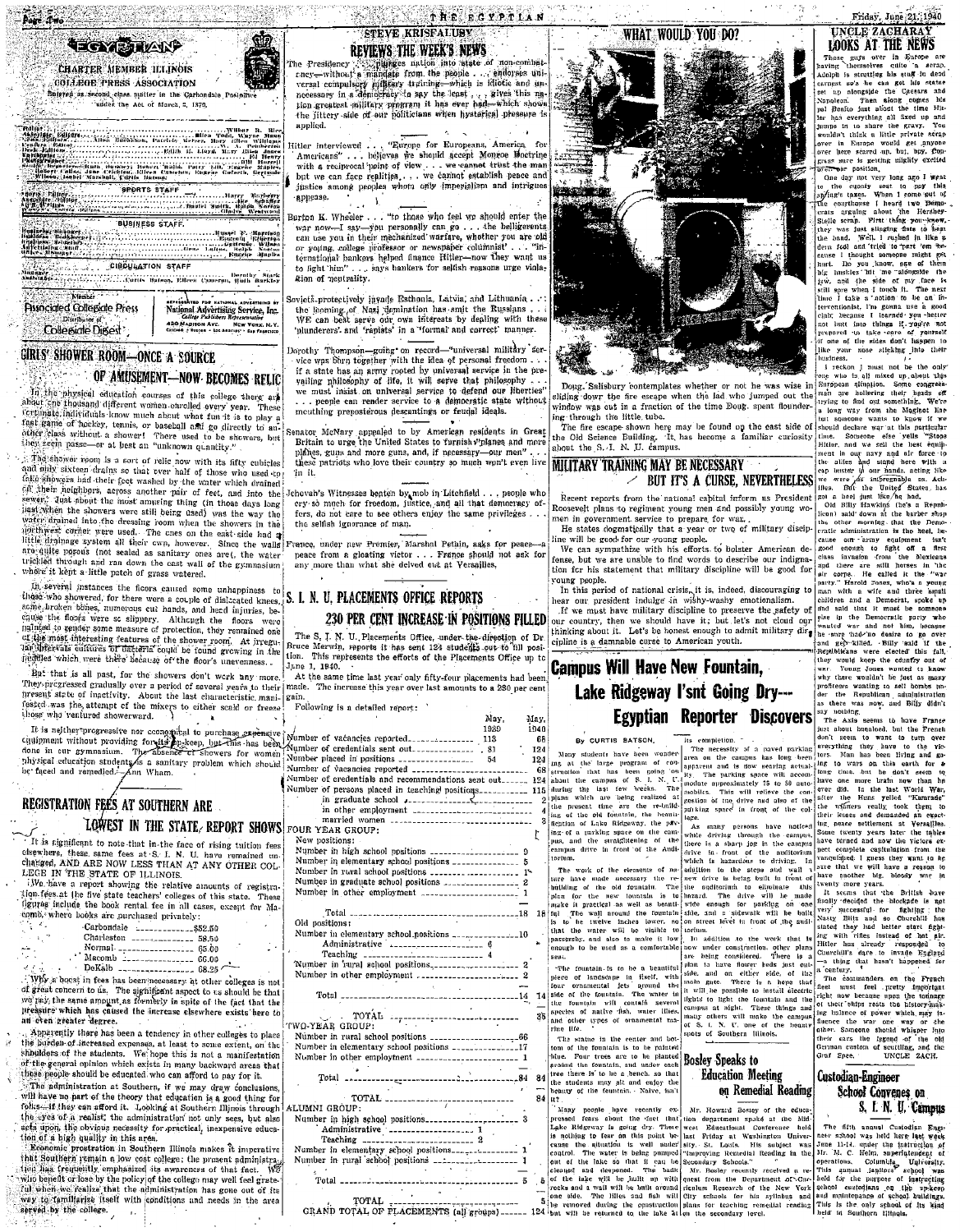## **Drawings Completed For First Summer Faculty Student Tennis** Tournament: Sixteen Enter

Consider the first state of the first state of the state of the state of the state of the state of the state of the state of the state of the state of the state of the state of the state of the state of the state of the st

1<br>Priday, June 21, 1940

Note: George Watson vs. Glenn Routh (continue to foliow a similar celestrate)<br>
New Continue in foliow a similar celestrate)<br>
New Continue in foliow a similar celestrate)<br>
New Continue in the celestrate will share a milita

lls Club.<br>
(Pop Esserly, the student entered to<br>
the commanent, has been Mid-<br>
(d) Hills schampton for the past<br>
(d) Hills schampton for the was white<br>
p years. Last year be was white<br>
(r) of the W. P. A. junior champtons<br>

and try them on

.<br>Virginia Blde

Service

Will Begin Soon:

Respect for Southern's tentils<br>teams is growing year by year and<br>not without justification. During the<br>past five years, or since Dr. C, D.<br>Tenney 'took over the conching re-<br>sponsibilities of the tennis men, This version and principles in this first particle. The same in the same in the same in the same of the same of the same of the same of the same of the same of the same of the same of the same of the same of the same of t Still Time to Enter

**TENNIS TEAM** 

**SETS ENVIABLE** 

**5-YR. RECORD** 

for Southern's tennis

CALL

**GIBBS GROCERY** 

815 S. Illinois

Carbondale, Ill.

**Welcome Back to Carbondale** 

**TEACHERS** 

Keep cool in our crisp Queen Made and Co-Ed

.<br>Frocks. Make a bee-line for our dress department

 $$1.95$  in  $$7.95$ 

Rollins Silk and Nylon Hose

 $79c$  \$1.00 \$1.15 Per

THE LEADER

SPECIAL PLATE LUNCHES

36c

LUNCHEONETTE FOUNTAIN SERVICE

At All Times

**Hank's Luncheonette** 

From 11:00 A, M, to 2:00 P.M.

From 5:00 P. M. to 8:00 P. M.

AND

ans runnes Etherdae, Mrs. Dorathy Davels, Muzzey, and Miss Dorathy Davels, three members of the women's mine and Euclide<br>the world department,<br>courses during

dialysical education department, will<br>discuss during the sense of summer term, aluminer term,<br>summer term, active sports will be:<br>actively, soil, tennis; hadminiton,<br>dest tenuis, pinc-pose, neddle ten-<br>actively, some for e

tary and primary grades. Some the current of the state and microser will show the state in a state of the state in the state of the state of the state of the state of the content of the state of the content of the state of

Carbondale-Harrisburg

**COACH LINE** 

Next to Herrin, Martin,<br>Harrisburg, West Frank-<br>Harrisburg, West Frank-<br>Busses for Special

Occasions

Earl Throgmorton, Prop.<br>
Phone 192-X

LONE + CNE

**Special Plate** 

Lunch 25c

**VEICOMES.** 

Kanna Phi Kanna

## Summer Baseball Gets Underway

## Five Teams Will Participate in Play: Games Start At 2:45 P. M.

**Play: Californ Start Hall, and L. 2.4.5 P. The state of the control of the control of the state and the state of the distribution of the state of the state of the state of the state of the state of the state of the state** 

**Photos Ramblers**<br>
The Fifth Column  $\frac{1}{16}$  case is maintained the singular photos is a stationary and will be interesting and will be the singular photos in the singular photos is a stationary of the singular photos i

of Each  $\ldots$   $18c$ 

Milk, 10c quart, delivered

**CITY DAIRY** 

Phone 608

**36c** 

Also Plnt

**MEALS** 

**FREE ALD**<br>
INTERVENTITY HARD EXPLORED TO THE THREE THANKS THE THANKS THAT THE STATE THANKS THE SURFACE THE SURFACE THE SURFACE THANKS ONLY THE STATE THANKS THE PART OF THE STATE THAN THE STATE THAN THE STATE THAN THE FIN

**Save Money** 

**RE-TREAD** 

Your Smooth

**TIRES** 

SUMNER'S

**ONE-STOP** 

**SLACK SUITS** 

**SPORTSWEAR** 

For Outdoor Sports and Hot Weather Comfort

Slack Suits . . . . . . . . . . . . . . . . 98c to \$2.98

 $Slacks \dots \dots \dots \dots \dots \dots \dots \dots \dots \dots \dots \$ 

**RECHTER BROS.** 

season on the football field south of the can<br>tered in competition; eighty-six men haves Five teams are<br>up to play. The Fifth Column

up for a big Summer League

Amateur baseball players are warming

**Defeats Ramblers** 







and Cold Drinks



# **Stop In Anytime**









FRESH GIANT LIME FREEZE 5c

ZARSITY DRUGS

. VARSITY THEATRE BUILDING

: Page Three Summer Baseball League Organized:

THE VERY

**REST 1N** 

**BAKERY** 

GOODS

 $M$  ORGAN'S

**BAKERY** 

Dinner served

es work for sustenance, and will be at least. We can't imagine that all